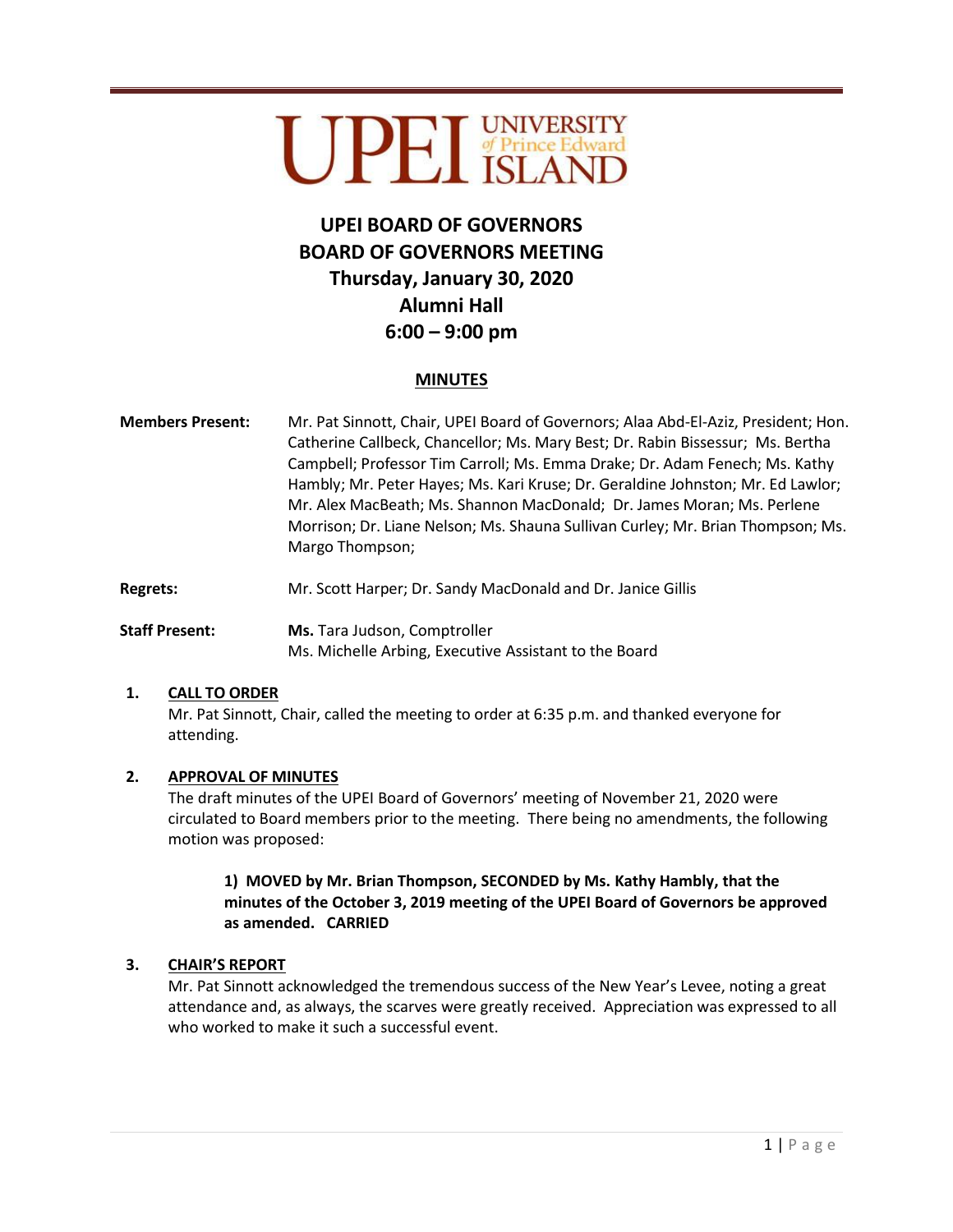#### **4. PRESIDENT'S REPORT**

President Abd-El-Aziz updated members on the increase to student numbers for second term.

#### **5. STUDENT UNION REPORT**

Ms. Emma Drake reported on recent Student Union activity:

- Meetings were recently held with the three Provincial parties to outline policy priorities as determined by students.
- A meeting was held with City Council in regards to the effects of short-term rentals within the city.
- The Student Union is working on establishing a number of awards.
- The Student Union elections will be held next week.
- On Wednesday, the Student Union Executive and the Office of the Vice-President Academic and Research hosted 'Soup for the Soul' at the Chaplaincy Centre.

#### **6. SENATE REPORT TO THE BOARD:**

Mr. Rabin Bissesseur reported that Senate met on January 17 and Dr. Kim Critchley, Provost, UPEI Cairo Campus attended and provided and update on the success of the campus in Cairo.

#### **7. BOARD COMMITTEES' UPDATES:**

**a) Finance and Audit Committee:** Mr. Alex MacBeath informed members that the Committee met on January 14.

i) Network Modernization Project – Mr. Dana Sanderson, CIO attended the January 14 Committee meeting. Over the last three months, an extensive review of campus was conducted and the results were presented to the Committee. While the initial project was approved by the Board for the amount of \$8.5M, the projected cost will exceed that amount. The committee requested that the CIO prepare a new proposal with firmer financials based on this assessment.

President Abd-El-Aziz commented on the Network Modernization Project to Board members indicating that the project will come back to Board, via the Finance and Audit Committee.

ii) Procurement Policy – Ms. Tara Judson, Comptroller, provided an overview of the revised Procurement Policy and Procedures. It was noted that the Corporate Credit Card Policy is now included in the revised Procurement Policy. The following motions are proposed:

**2) MOVED by Mr. Alex MacBeath, SECONDED by Ms. Kathy Hambly that the UPEI Board of Governors' approve the Procurement Policy as presented and as recommended by the Finance and Audit Committee. CARRIED.** 

**3) MOVED by Mr. Alex MacBeath, SECONDED by That the UPEI Board of Governors repeal the Corporate Credit Card Policy as recommended by the Finance and Audit Committee. CARRIED.**